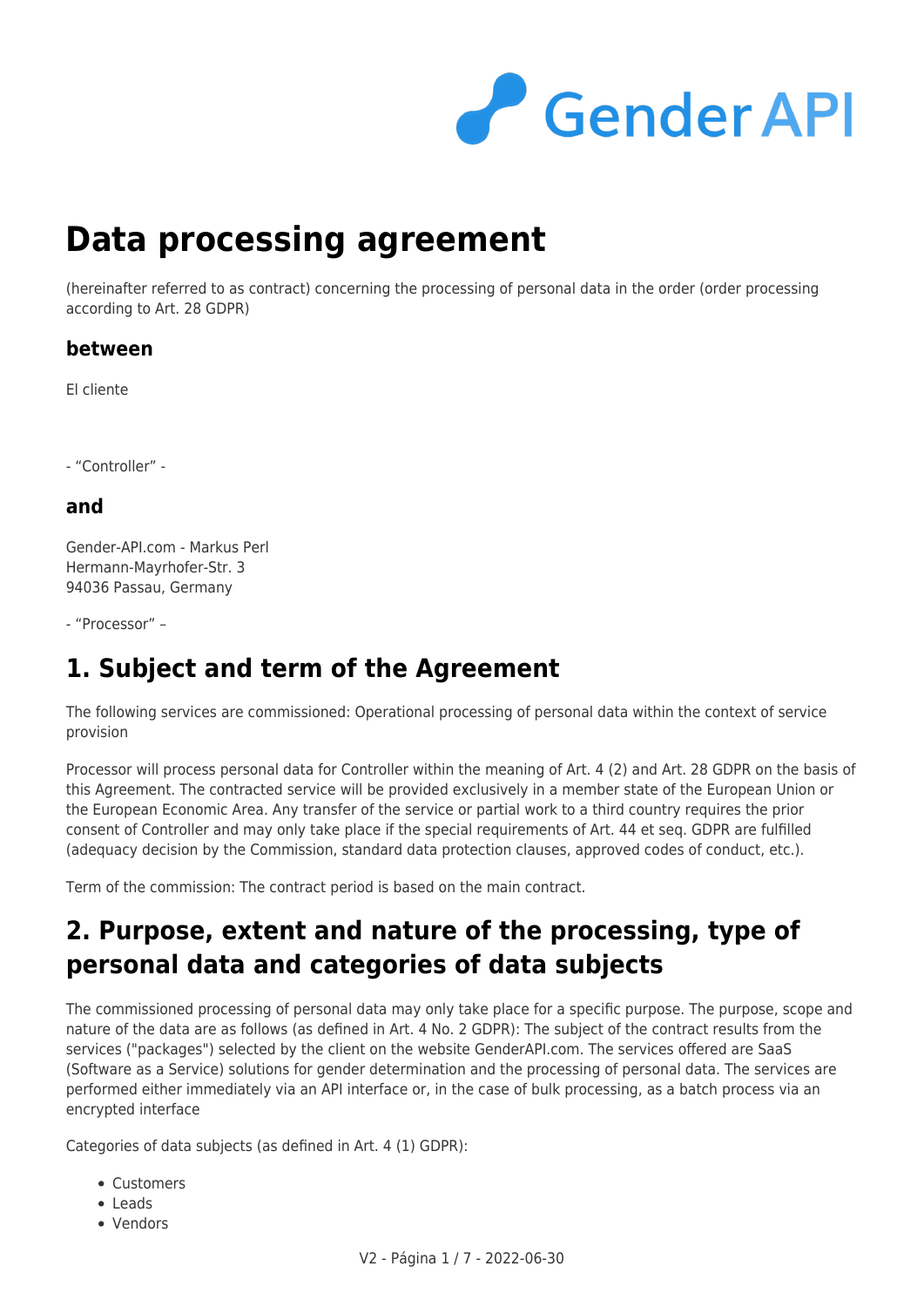Type of personal data (as defined in Art. 4 (1), (13), (14) and (15) GDPR):

- Person master data
- Communication data (e.g. email)
- Contract master data
- Log data
- Client login and profile data
- API interface: title, first name, last name, email, country, email address, IP address, locale of the data provided by the client
- Bulk processing as batch process: title, first name, last name, email, country, email address, IP address, locale of the data provided by the client

# **3. Rights and obligations as well as instructions of Controller**

Controller alone is responsible for assessing the admissibility of processing in accordance with Art. 6 (1) GDPR as well as for protecting the rights of data subjects in accordance with Art. 12 to 22 GDPR. Nevertheless, Processor must forward all such inquiries, provided that they are identifiably directed exclusively to Controller, immediately to Controller. Subject to applicable law, changes to the processed data and procedural changes must be agreed jointly between Controller and Processor and must be set down in writing or in a documented electronic format. Generally, Controller will issue all processing requests, partial requests and instructions in writing or in a documented electronic format. Verbal instructions must be confirmed immediately in writing or in a documented electronic format. Controller has the right, as stated in number 5 below, prior to the start of the processing and thereafter on a regular basis, to verify the compliance of the technical and organizational measures taken by Processor as well as Processor's compliance with the obligations specified in this Agreement. Controller must inform Processor immediately if it detects any errors or irregularities in verifying the results of the processing. Controller must handle with confidentiality all knowledge of Processor's business secrets and data security measures obtained as part of the contractual relationship. This obligation remains valid even after termination of this Agreement.

# **4. Controller employees authorized to give instructions and Processor employees authorized to receive instructions**

The following Controller employees are authorized to give instructions: The managing directors of the client Contractor's agents authorized to receive instructions: Here, the instruction recipient (person or function) specified by the processor is entered. The managing directors of the contractor Communication channels to be used for giving instructions: It is entered here via which channels the client has to issue the instructions.

- by mail to the following address: Markus Perl Gender-API.com, Hermann-Mayrhofer-Str. 3, 94036 Passau
- by email to the following address: contact@gender-api.com

In the event of a change in or long-term unavailability of a point of contact, the parties must notify each other immediately and in writing or electronically of the replacement or alternate point of contact. Instructions are to be kept on file for the remainder of their validity and thereafter for three full calendar years.

### **5. Obligations of Processor**

Processor must process personal data only in accordance with prior arrangements and the instructions of Controller, unless required to otherwise process the data by European Union or Member State law to which Processor is subject (such as investigations by law enforcement or national security agencies); in such a case, Processor must inform the Controller of these legal requirements prior to processing the data, unless the relevant law prohibits such information on important grounds of public interest (Article 28 (3) sentence 2 (a) GDPR). Processor may not use the personal data provided for processing for any other purpose, particularly for its own purposes. Copies or duplicates of the personal data must not be created without Controller's knowledge. Processor guarantees performance of all the agreed measures for commissioned processing of personal data. Processor guarantees that the data processed for Controller will be strictly separated from other data. Processor must carry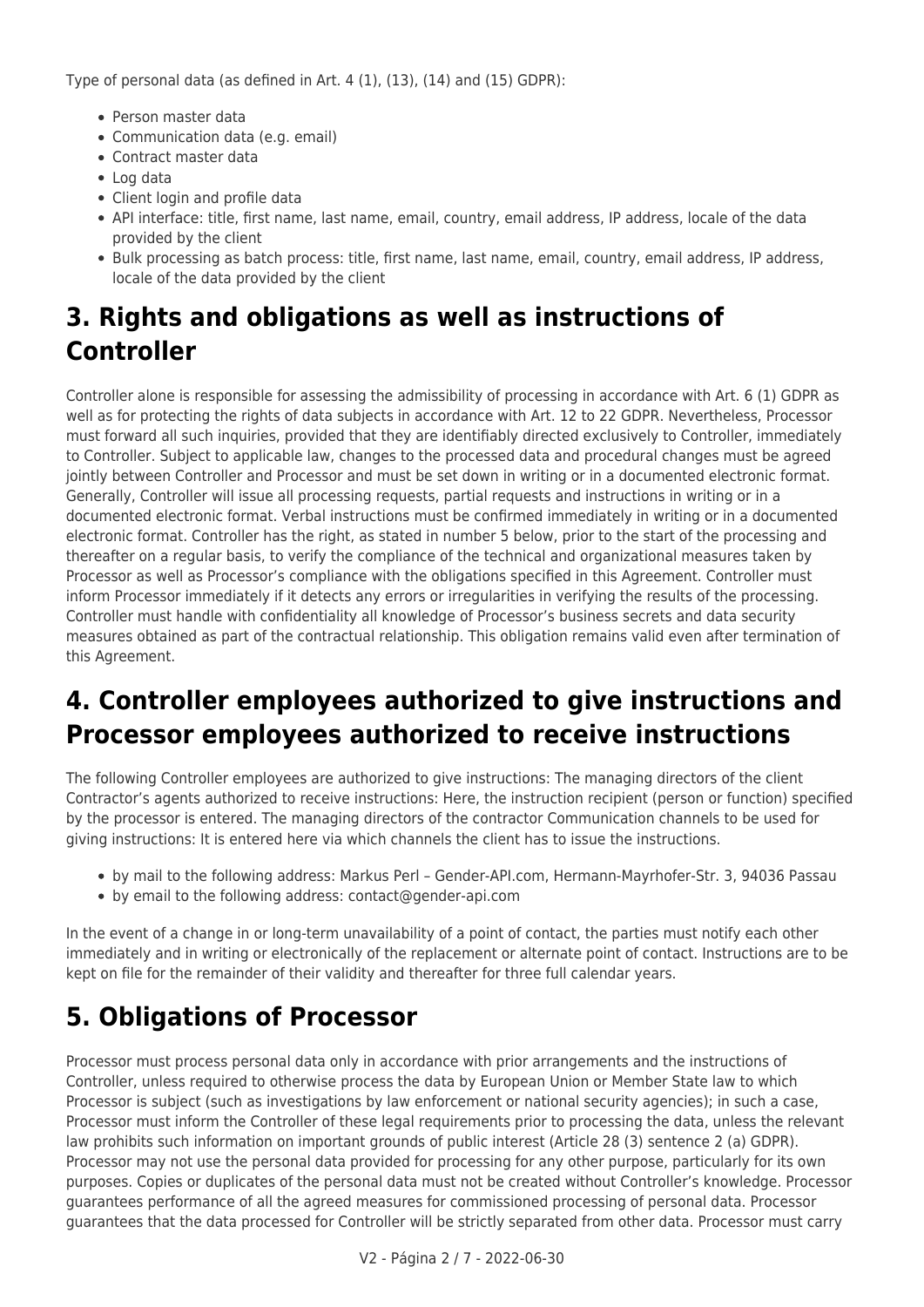out, at a minimum, the following controls on all data processing performed on Controller's behalf: Here the duties of the processor are entered. If the processor processes the data (on his systems), then the top and, if necessary, the middle selection should be ticked. If the processor processes the data on the client's system, then the middle selection should be ticked. Additional obligations can be defined in the lower selection, as long as the type of data processing requires it. However, this is usually not mandatory.

- Data availability control through, at a minimum, daily data backups
- Plausibility control of processing results

The result of these controls must be documented.

Processor must cooperate to the extent necessary and adequately assist Controller as much as possible in fulfilling the rights of the data subjects per Art. 12 to 22 GDPR, preparing directories of processing activities and conducting the required data protection impact assessments (Article 28 (3) sentence 2 (e) and (f) GDPR). Processor must forward all information required for these purposes immediately to the following parties at the Controller: The authorized instruction giver named in section 4.

Processor must notify Controller immediately if, in its opinion, an instruction given by Controller violates legal provisions (Article 28 (3) sentence 3 GDPR). Processor has the right to suspend the execution of the relevant instruction until it has been confirmed or changed by Controller after verification. Processor must correct, delete or limit the processing of personal data under the contractual relationship if Controller instructs Processor to do so and doing so does not go against the legitimate interests of Processor. Processor may only share information about personal data under the contractual relationship with third parties or the data subject after prior instruction or approval by Controller. Processor hereby agrees that Controller is entitled, generally by appointment, to check compliance with the provisions on data protection and data security as well as the contractual agreements, or to hire a third party to do so, to the appropriate and necessary extent, including but not limited to by obtaining information and access to the stored data and data processing programs as well as through on-site audits and inspections (Art. 28 (3) sentence 2 (h) GDPR). Processor assures that it will support such checks to the extent necessary. The processing of data in private homes (remote/home-office employees of Processor) is permitted only with the consent of Controller. To the extent that data is processed in a private home, access to the employee's home for control purposes by the employer must first be contractually secured. The measures under Art. 32 GDPR are to be ensured in this case as well. Processor confirms that it is aware of the data protection rules of the GDPR relevant to commissioned data processing. Processor also agrees to observe the following secrecy protection rules relevant to this Agreement, which are the responsibility of Controller:

Telecommunications secrecy according to the German Telecommunications Act (TKG) and the Telemedia Act (TMG)

Processor agrees to maintain confidentiality in the commissioned processing of Controller's personal data. This obligation continues after the end of the Agreement. Processor guarantees that it will familiarize employees involved in the execution of the work with the data protection rules relevant to their job before commencing the activity and require them to maintain confidentiality during as well as after termination of their employment (Art. 28 (3) sentence 2 (b) and Art. 29 GDPR). Processor will supervise compliance with the data protection regulations within its operation.

The following person is the designated data protection officer for Processor:

Dr. Sebastian Kraska IITR Datenschutz GmbH, Marienplatz 2, 80331 München +49 89 1891 7360 email@iitr.de

Any changes in the identity of the data protection officer are to be communicated to Controller immediately.

### **6. Notification obligations of Processor in case of processing disruptions and personal data breaches**

Processor must inform Controller immediately of any disruptions, violations by Processor or persons employed by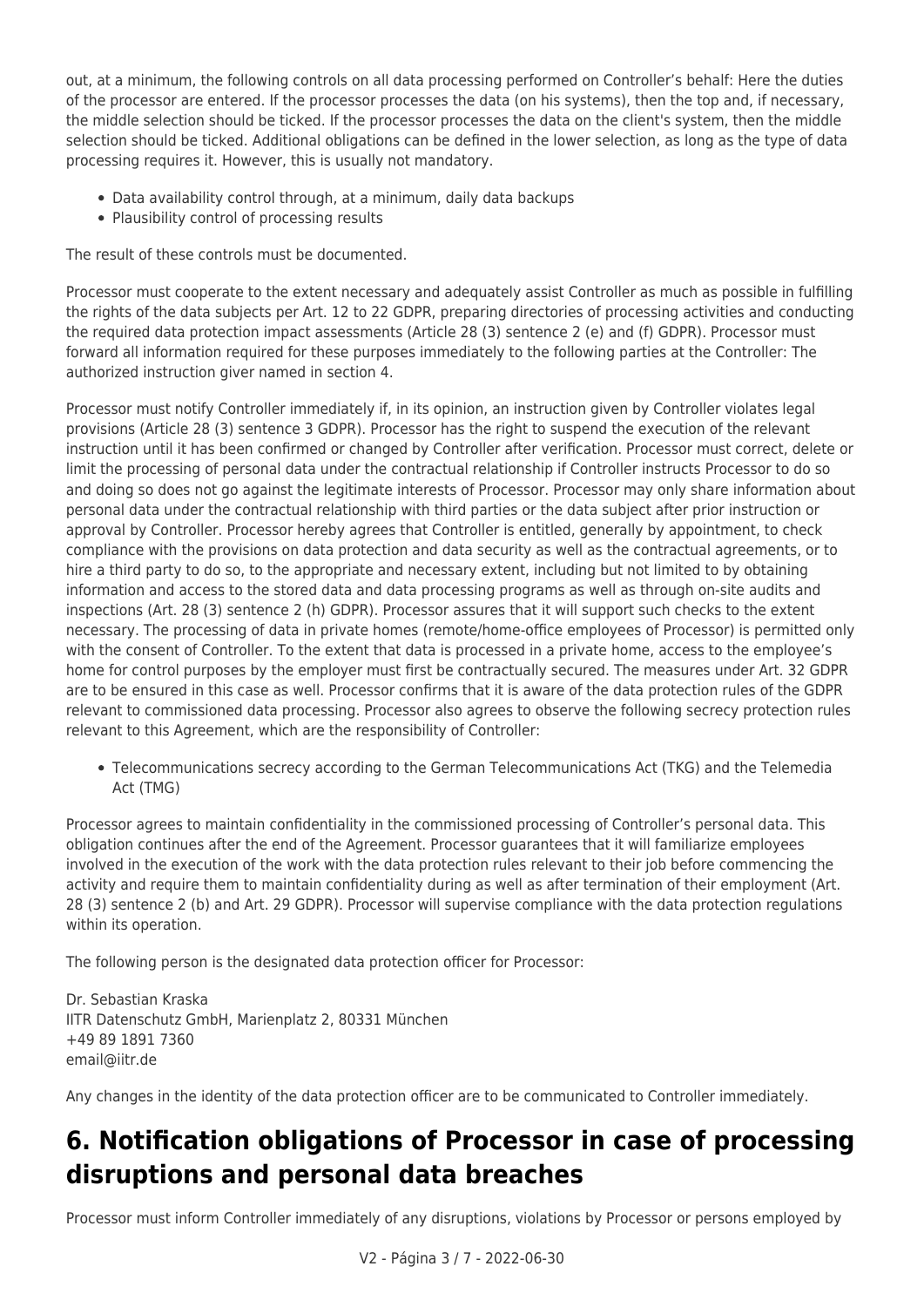Processor of data protection provisions or provisions established in processing requests, and any suspected data breaches or irregularities in the processing of personal data. This applies especially to any reporting or notification obligations of Controller under Art. 33 and Art. 34 GDPR. Processor agrees to adequately support Controller in performing its duties under Art. 33 and 34 GDPR if necessary (Art. 28 (3) sentence 2 (f) GDPR). Notifications pursuant to Art. 33 or 34 GDPR on behalf of Controller may be issued by Processor only after prior instruction in accordance with section 4 of this Agreement.

# **7. Relationships with subcontractors for core services (Article 28 (3) sentence 2 (d) GDPR)**

The upper passage is to be selected if the processor is only allowed to use subcontractors for data processing, if the Controller has explicitly consented to the commissioning in individual cases. The lower passage shall be selected if the processor is authorized to use subcontractors without a separate approval from the Controller. In this case, the order processor only has an obligation to inform the Controller. Processor may engage future subcontractors for processing controller data without separate approval from Controller (Art. 28 (2) sentence 2 GDPR). Processor must ensure that the subcontractor is carefully selected with due regard for the suitability of the technical and organizational measures taken by the subcontractor in accordance with Art. 32 GDPR. The relevant audit documentation is to be made available to Controller on request. In this case, Processor must always inform Controller of any intended changes concerning the addition or replacement of other processors.

Subcontractors in third countries may only be engaged if the special requirements of Article 44 et seq. GDPR are met (adequacy decision of the Commission, standard data protection clauses, approved codes of conduct, etc.).

Processor must contractually ensure that the rules agreed between Controller and Processor also apply to subcontractors. The subcontractor agreement must be worded in such a way that the responsibilities of Processor and the subcontractor are clearly separated. If several subcontractors are used, this also applies to the responsibilities between these subcontractors. In particular, Controller must be entitled, if necessary, to carry out, or hire third parties to carry out, appropriate audits and inspections, including on-site, of subcontractors. The subcontractor agreement must be in writing, including in electronic form (Article 28 (4) and (9) DS-GVO). Data may be forwarded to the subcontractor only if the subcontractor has fulfilled the obligations under Art. 29 and Art. 32 (4) GDPR with regard to its employees. Processor must verify compliance with the obligations of the subcontractor(s) as follows: These two check boxes should always be enabled, as these are the minimum requirements for the engineer when subcontractors are used. Regular examination of the privacy policy of the subcontractor (at least every 2 years) This selection should be additionally selected if there is a risk to the rights and freedoms of the parties involved in the subcontractor's order processing. This can e.g. in the processing of bank data, credit card data, pay data, health data, etc.

The result of these checks must be documented and made available to Controller upon request.

Processor is liable to Controller for the subcontractor's compliance with the data protection obligations contractually imposed by Processor in accordance with this section. Currently, the subcontractors listed in Annex 1 are engaged by Processor for the processing of personal data to the extent specified therein. Processor must always inform Controller of any intended changes concerning the addition or replacement of subcontractors. Controller will be given the opportunity to object to such changes, provided that the technical and organizational measures agreed to date and promised by Processor cannot be fully guaranteed (Article 28 (2) sentence 2 GDPR). In this case, the intended change is not allowed.

### **8. Technical and organizational measures according to Art. 32 GDPR (Article 28 (3) sentence 2 (c) GDPR)**

A level of security appropriate to the risk for the rights and freedoms of natural persons whose data is subject to processing must be guaranteed. For this purpose, the protection objectives of Art. 32 (1) GDPR, such as the confidentiality, integrity and availability of the systems and services and their resilience in terms of the nature, extent, circumstances and purpose of the processing, must be taken into account in such a way that appropriate technical and organizational remedial measures are taken to permanently reduce the risk. An appropriate and comprehensible methodology that takes into account the likelihood and severity of the risks to the rights and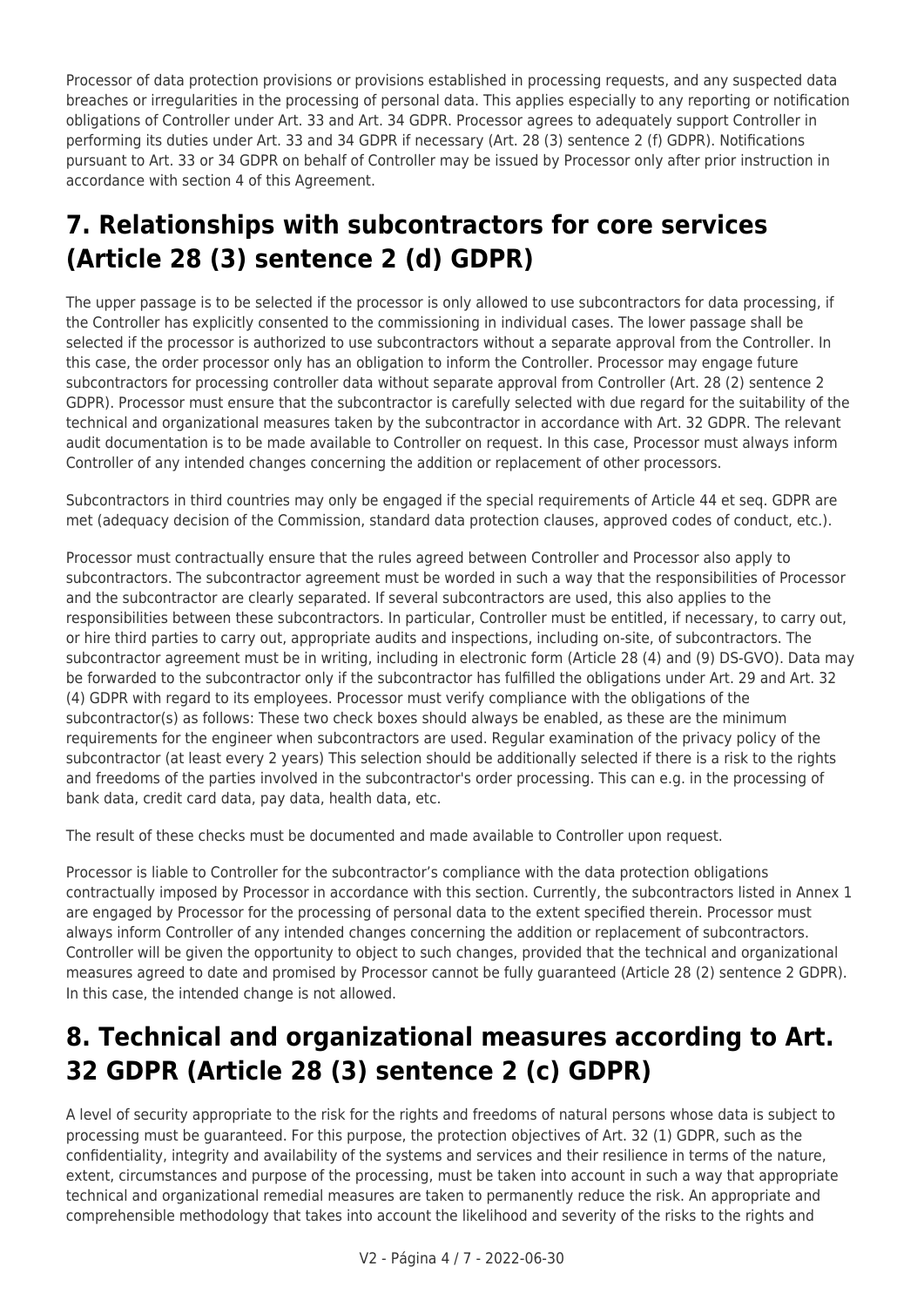freedoms of the data subjects must be used to assess the risk of the commissioned processing of personal data.

The data protection policy described in Annex 2 details the minimum requirements of the technical and organizational measures appropriate to the identified risk, taking into account the protection objectives based on current technology and with special consideration of the IT systems and processes used by Processor. It also describes the procedure for periodically auditing, measuring and evaluating the effectiveness of the technical and organizational measures to ensure compliance with data protection standards.

The following options for demonstrating compliance through certification exist: Processor must audit, measure and evaluate the effectiveness of its technical and organizational measures to ensure the safety of the processing as needed but at least annually (Article 32 (1) (d) GDPR). The results, along with the complete audit report, must be communicated to Controller. Security-relevant decisions regarding the organization of data processing and the procedures used must be agreed upon between Processor and Controller. If the measures taken by Processor do not meet the requirements of Controller, Processor must inform Controller immediately. The measures taken by Processor may be adapted to technical and organizational developments over the course of the contractual relationship but must not fall below the agreed standards. Significant changes must be agreed upon between Processor and Controller in documented form (printed or electronic). Such arrangements are to be kept on file for the duration of this Agreement.

### **9. Obligations of Processor after the end of commissioned processing (Art. 28 (3) sentence 2 (g) GDPR)**

Upon completion of the contractual work, all data, records and processing or use results related to the contractual relationship either in the possession of Processor or its subcontractors shall be deleted or destroyed or have destroyed in accordance with data protection requirements as follows:

Automatic deletion, using a predefined and versioned algorithm

### **10. Miscellaneous**

Any special arrangements regarding technical and organizational measures as well as control and audit documentation (including with regard to subcontractors) must be kept on file by both contracting parties for the remainder of their validity and thereafter for three full calendar years. Collateral agreements must generally be set down in writing or a documented electronic format. The court of jurisdiction is the local competent court of Controller. Should the ownership or the personal data of Controller to be processed by Processor become endangered as a result of third-party measures (such as seizure or attachment), bankruptcy or settlement proceedings or other events, Processor must notify Controller immediately. Processor may not invoke the right of retention within the meaning of section 273 of the German Civil Code (BGB) with regard to data processed for Controller or the associated data carriers. Should individual parts of this Agreement be ineffective, this does not affect the validity of the rest of the Agreement.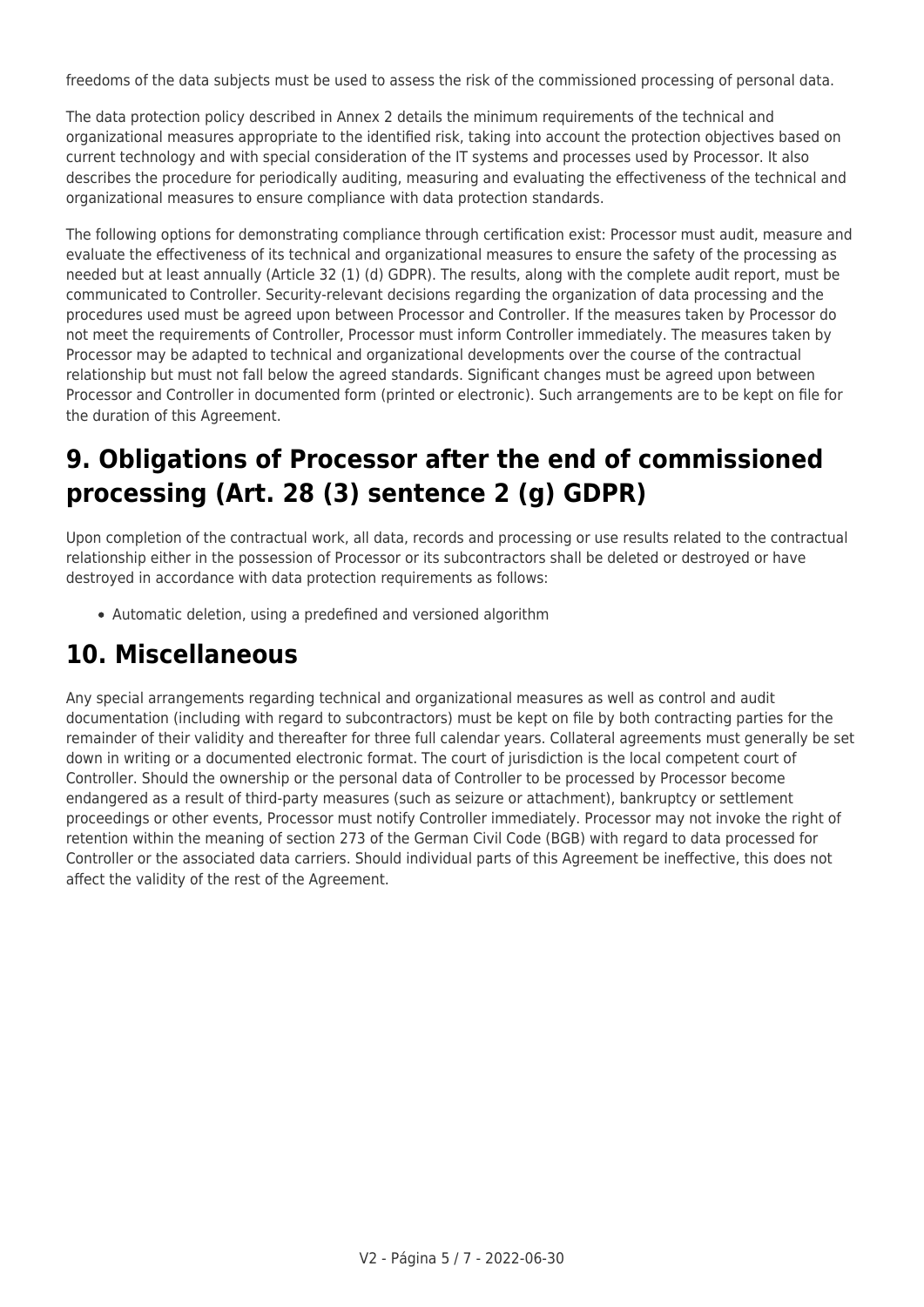### **Annex 1 – Subcontractors**

Currently, the following subcontractor relationships exist in connection with the commissioned processing: <https://gender-api.com/en/privacy-policy/subcontractors>

### **Annex 2 – Technical and organizational measures/data protection policy**

Processor guarantees that it complies with the minimum requirements described below as part of its data protection policy. The policy describes the measures that Processor must take with regard to commissioned processing to ensure the safe the handling of personal data. This data protection policy is based on the EU General Data Protection Regulation (GDPR) and other measures that may be requested by the interested parties. Processor is primarily guided by the requirements of Articles 24, 25 and 32 GDPR. Processor must verify compliance upon request.

### **1. Confidentiality**

#### **1.1 Entry control**

The rooms in which personal data are processed or data processing systems are installed may not be freely accessible. They must be locked when employees are away. Entry authorizations must be assigned in a regulated procedure on a need-to-know basis and are generally monitored in terms of whether they are necessary. Rooms in which data processing systems (datacenter, server, network distributor, etc.) are located must have particular entry protections and may be accessible only to employees in IT administration (management, if necessary). Alternately, the devices must be stored in suitable and locked cabinets. Visitors and non-company individuals must be registered in a documented procedure and monitored while visiting the offices.

#### **1.2. Access control**

For every network user, a personally assigned user must be set up with a minimum 10-digit password featuring both uppercase and lowercase letters, numbers, and special characters. The system must require users to change passwords at least every 90 days. Network users are to be required to comply with the user access policy in a manner subject to documentation. Creating, changing, and removing access authorizations must occur in a documented procedure. The establishment, modification and withdrawal of system access authorization must follow a documented procedure. Established system access authorizations must be regularly reviewed for their necessity and the review documented. Network access must be monitored and logged, including unsuccessful login attempts.

#### **1.3 Usage control**

A documented, role-based authorization concept must be provided for use of personal data which limits the use so that only authorized individuals can use the personal data necessary for their task (De Minimis Principal). The password rules for access control must also be followed for usage control. Administrative activities must be limited to a small group of administrators. Administrator activities must be monitored and logged to the extent that the effort involved is technically supportable.

#### **1.4 Pseudonymization**

Evaluations must be pseudonymized in so far as the connection to the individual is not absolutely necessary for the result.

#### **1.5 Separation control**

Separation of personal data must be ensured through different storage locations or client separation.